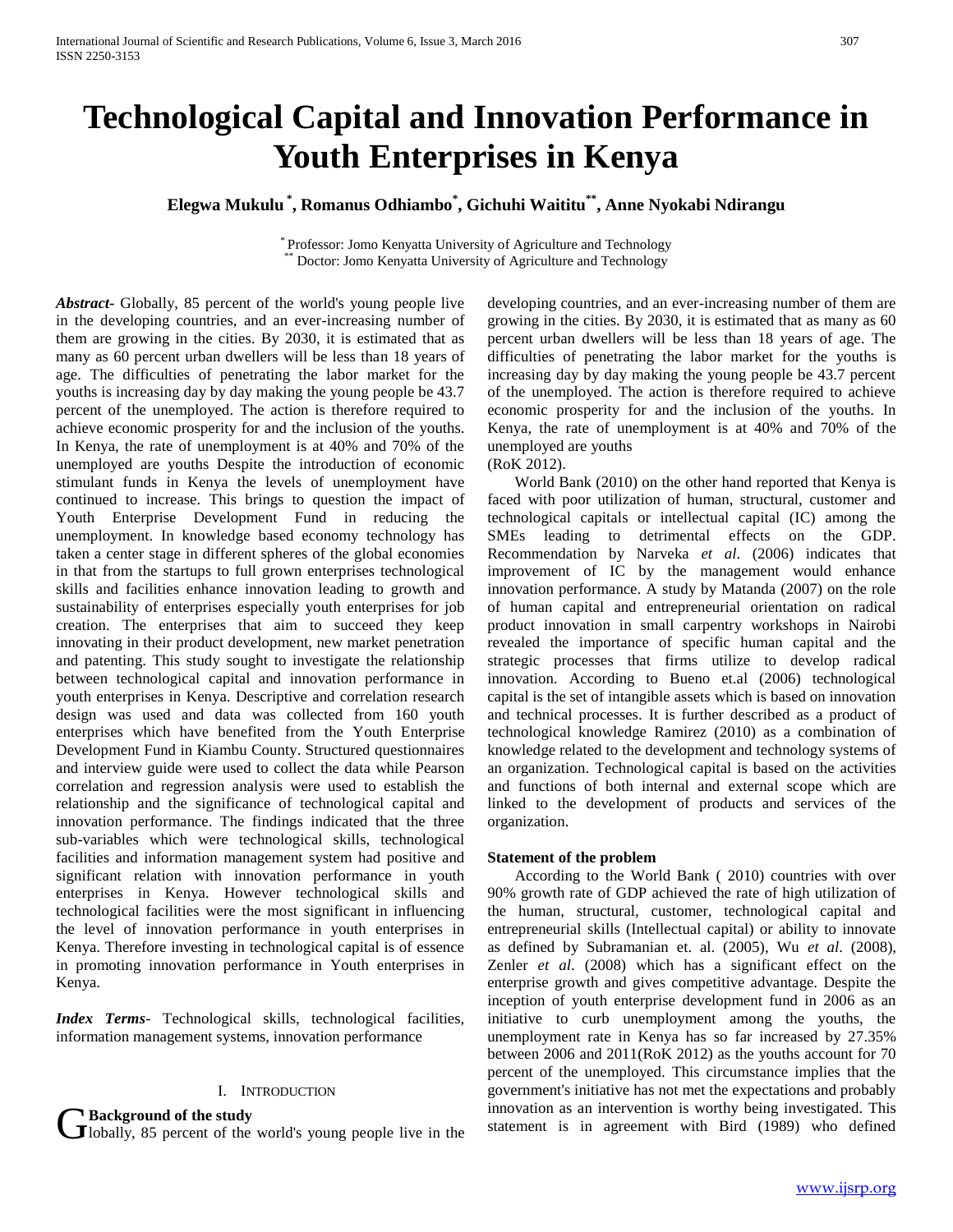innovation as the commercialization of ideas and implementation and change of the existing systems, products and resources.

There is limited knowledge on how innovation performance has been factored in youth enterprises besides the pumping of funds to the enterprises in expectation of more jobs born out of growth in those enterprises. This study purposed to investigate the determinants of innovation performance in depth putting technological capital as the independent variable in three dimensions, technological skills, technological facilities and information management system.

### II. LITERATURE REVIEW

## **2.1 Technological skills**

 According to Joseph Schumpeter (1939), technological change is one of the major determinants of industrial change and consists of the introduction of new products (product innovation), production processes (process innovation) and management methods (organizational innovation) in an economic system. In a knowledge based economy the role of technology is highly acknowledged and is mainly based on information technology. Technological capital according to Fernandez *et al*  (2000) includes knowledge related to access, use or innovation of production techniques and products. According Bueno *et.al* (2006) Technological capital is the set of intangible assets which is based on innovation and technical processes. It is further described as a product of technological knowledge by Ramirez (2010) as a combination of knowledge related to the development and technical systems of an organization. Technological capital is based on the activities and functions of both internal and external scope which are related to the development of products and services of the organization.

According to Saleemi (2009) technology is the big bang that has propelled the world into endless possibilities. It is an important tool for excelling in the contemporary market place. It is further noted that technology gives an edge to the traditional ways of working and therefore provides innovative products and services. It gives speed in operations thus increases the productivity in overall processes.

 Germany has expanded in research and innovation systems over the last decade such that investment in Research & Development has grown substantially since 2000 to reach 2.84 % of the GDP in 2011 which is close to 3% national target for 2020.Public expenditure represents one-third of investment in Research and Development. Their government increased the public budget on research and innovation even during the 2009 economic crisis as part of a policy of prioritizing spending on education and research. The commitment amidst the global economic crisis is a big lesson in fighting poverty through innovation. For high-level value creation and competitive advantage, intangible resources and capability have been widely acknowledged as confirmed by Drucker (1993) and Grant (1996).The value creation role of intellectual capital and in this case technological capital, remains understood accordingly to Schiuma and Lero (2008), and the effect on the innovation performance thereof. Griffith *et al*. (2006) assert that innovation is an essential cornerstone in performance concerning improving productivity, performance, and growth. There is a very close relationship between innovation and intellectual capital because

according to Lev (2001) innovations are created primarily to be investing in intangibles. Recommendation by Narveka *et al*. (2006) indicates that improvement of intellectual capital which includes technological capital by the management would enhance innovation performance. Bontis (2000) further affirms that the poor utilization of IC leads to poor quality products and technology.

### **Research Design**

 Descriptive and correlational research design was adopted in this study in identifying, analyzing and describing the relationship between technological capital and innovation performance. According to Mugenda (2008) descriptive design provides an accurate account of characteristics of a particular individual or group in real life situation. The target population was youth enterprises which have benefited from Youth Enterprise Development Fund. The total population was 1170 youth enterprises while the sample frame was 223 youth enterprises that had been funded using youth enterprise development fund.

### **Target Population**

 The sample in this study was drawn from youth enterprises which have benefited from the youth enterprises development fund thus playing a critical role in reducing unemployment.

#### **Sampling frame**

 According to Nicholas (2011) it is impossible to do a random sampling on a population without a sampling frame unless the population is extremely small. The sampling frame (see Table 3.2) is done from the enterprises within registered youth groups in Kiambu County which have benefited from the YEDF. This data was obtained from Youth Enterprise Development Fund headquarters.

### **Sample and sampling technique**

 The sample included 1 enterprise from 223 youth entrepreneurs which made 223 respondents as per the latest data for June 2014. Simple random sampling was used to select 1 youth entrepreneur from each of the registered groups. The sample size determination formulae and procedure for categorical data (Cochran 1977; Bartles *et al* (2001) was adopted and calculated according to the following formula. In which n=Z\*Z(P(1-P)/(D\*D) and the required sample is  $(N_0) = n/[1+(n 1/N$ ]  $Z =$  confidence level at 95% (standard value 1.96).

P=True proportion of factors in the population, or the expected frequency value (estimated adoption rates of the intellectual capital elements specifically human, structural, customer, technological capital and entrepreneurial skills by youth entrepreneurs).

D= margin error at 6% (standard value 0.06)  $n = (1.96)^{2}(0.5)(0.5)/(0.06)^{2} = 266.6667$ Sample size  $(N_0) = n/[1+(n-1/N)]$  $N_0 = 267/[1+266/1107] = 223$ 

 Since the population is less than 10,000 the effective sample size will be 223.The study estimates that roughly 50% (0.5) of the youth entrepreneurs trained on entrepreneurial skills covering the elements of Intellectual capital have adopted the principles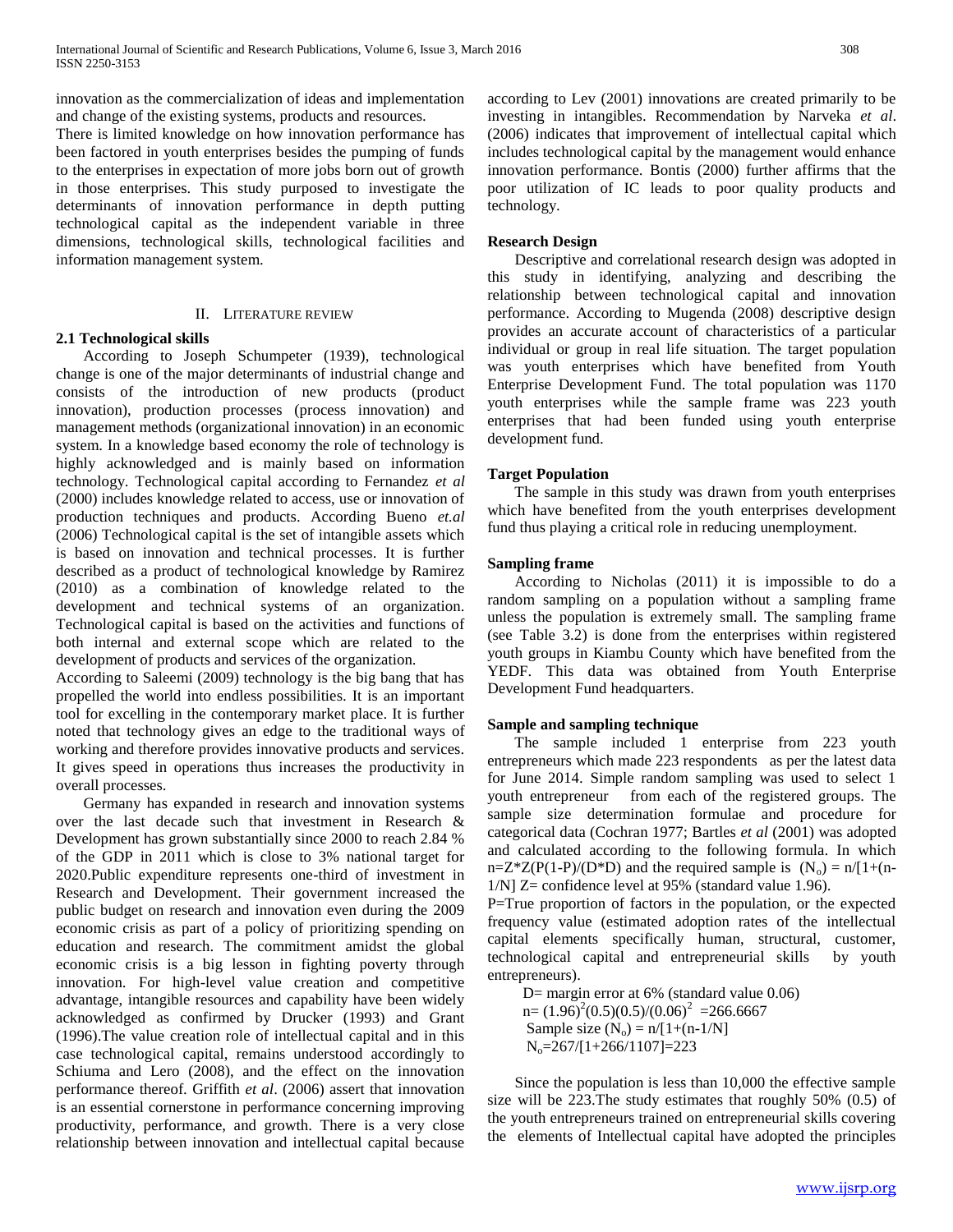and practice (Magnani,1997; Barringer & Bluedorn, 1999). A sample size of 223 was arrived at using the calculations under the guidance of the above formula. This criterion was used at 95% confidence level, 6 %margin of error and a Z-Value of 1.96

 The study used three basic methods to collect data which include questionnaires, interview guide, and review of secondary data. The researcher also used computer based data provided by youth Enterprise Development fund offices.

#### **Instruments of data collection**

#### **Research findings and discussions**

|                    |     | Range                    | Minimum | Maximum                     | Mean                | <b>Std. Deviation</b> | Variance         |
|--------------------|-----|--------------------------|---------|-----------------------------|---------------------|-----------------------|------------------|
|                    |     | <b>Statist</b> Statistic |         | Statisti Statisti Statistic | Std. ErrorStatistic |                       | <b>Statistic</b> |
|                    | 1C  |                          |         |                             |                     |                       |                  |
| TECHNOLOGY CAPITAL | 160 | 17.41                    | 2.16    | 19.58 13.1650               | .26787              | 3.37771               | 11.409           |
| Valid N (listwise) | 160 |                          |         |                             |                     |                       |                  |

**Table 4.6 Descriptive statistics for Technological capital**

 Table 4.6 represents the descriptive statistics of technological capital as independent variable in this study. The mean score of the 160 youth enterprises in terms of technological capital was 13.1650 with a minimum score of 2.16 and a maximum of 17.41.

Confidence interval was got from the mean and the standard deviation

 $C.I = 13.1650 + 1.6449(0.95) * .26787$ 13.165+ .418588 (13.58359, 12.74641)



**Regression Analysis**



 Technological capital was the fourth variable suggested to have a determining role in innovation performance in youth enterprise in Kenya. The objective of the study sought to investigate the influence of technological capital on innovation performance in youth enterprises in Kenya. In Figure 4.13 it is indicated that there was positive linear relationship between

technological capital and innovation performance with a positive gradients of 0.579 (see table 4.16). It shows positive gradients which are a clear indication that technological capital as an element of intellectual capital influences the level of innovation in youth enterprises in Kenya. This also implies that increased technological capital leads to increased innovation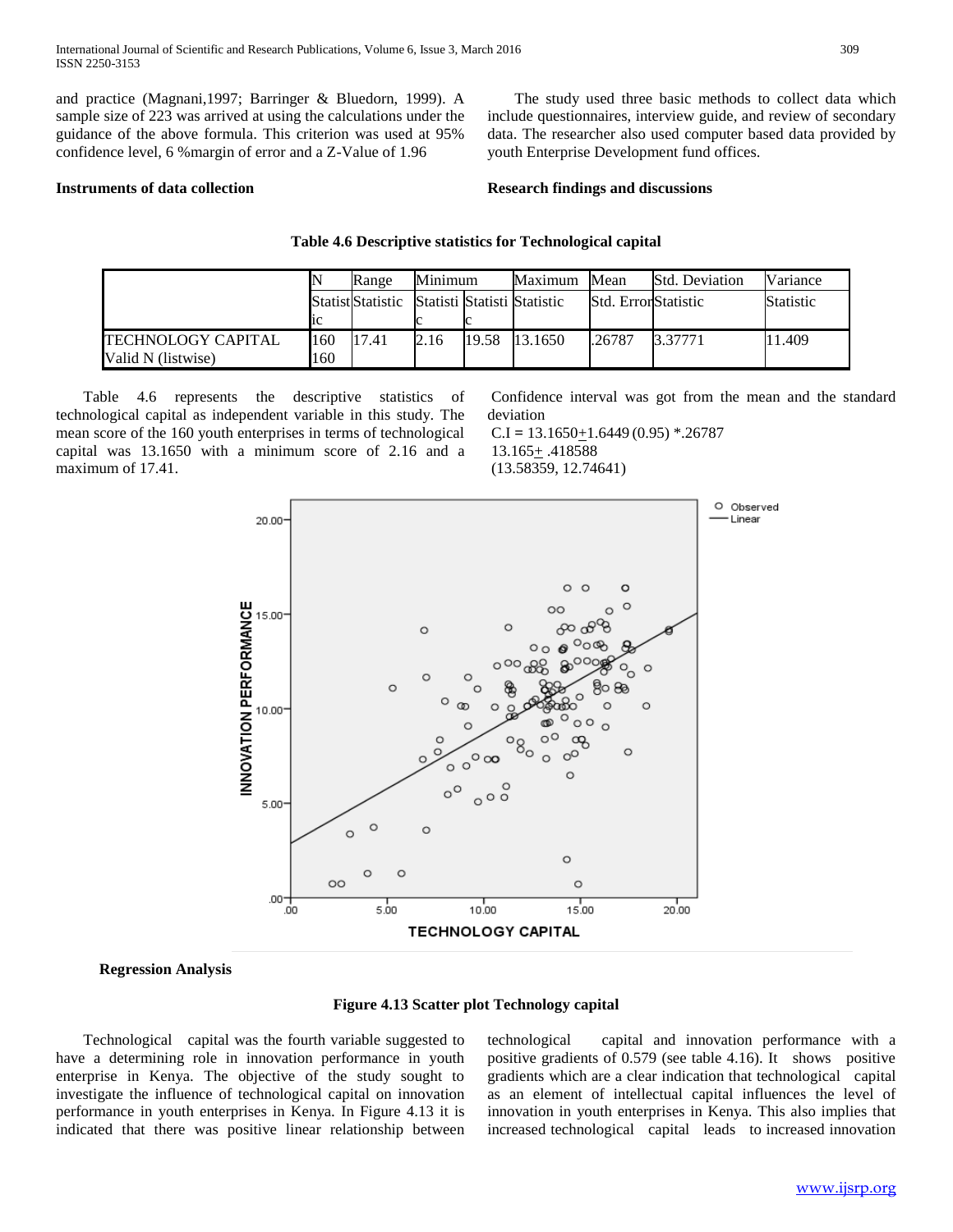performance and the opposite is true that a decrease in technological capital leads to poor innovation performance. This is in conformity with another study done by Subramanian *et*  *al* (2008) in Turkish automotive firms where customer capital as an element of technology capital was found to influence innovation in those automotive firms.

#### **Correlation analysis**

|                                                              |                   | <b>INNOVATION</b>  | <b>TECHNOLOGY</b> |  |  |  |  |
|--------------------------------------------------------------|-------------------|--------------------|-------------------|--|--|--|--|
|                                                              |                   | <b>PERFORMANCE</b> | <b>CAPITAL</b>    |  |  |  |  |
| <b>INNOVATION</b>                                            | Pearson           |                    | $.606**$          |  |  |  |  |
| <b>PERFORMANCE</b>                                           | Correlation       |                    |                   |  |  |  |  |
|                                                              | $Sig. (2-tailed)$ |                    | .000              |  |  |  |  |
|                                                              | N                 | 160                | 159               |  |  |  |  |
| <b>TECHNOLOGY</b>                                            | Pearson           | $.606***$          |                   |  |  |  |  |
| <b>CAPITAL</b>                                               | Correlation       |                    |                   |  |  |  |  |
|                                                              | $Sig. (2-tailed)$ | .000               |                   |  |  |  |  |
|                                                              | N                 | 159                | 159               |  |  |  |  |
| **. Correlation is significant at the 0.01 level (2-tailed). |                   |                    |                   |  |  |  |  |

**Table 4. 13 Correlations**

 Table 4.13 indicates that there is a positive significant linear relationship between technological capital and innovation performance in youth enterprises in Kenya .This has been illustrated by the correlation coefficient of 0.606 at 0.01 significant levels. This implies that there is a positive relationship between technological capital and innovation performance in youth enterprises in Kenya. It was therefore concluded that technological capital contributes to innovation performance in youth enterprises in Kenya as confirmed by previous studies done by advantage as by Bontis 1998;Stewart 1999 ; Edvinson and Malone 1997.

#### **Table 4.14 Regression analysis Model Summary**

| __<br>. |             |                                    |                                     |  |  |  |
|---------|-------------|------------------------------------|-------------------------------------|--|--|--|
| .606    | .367        | .363                               | 570<br>2.J I O                      |  |  |  |
| R       | R<br>Square | $\cdot$<br>Adjusted<br>Square<br>ĸ | Std.<br>Estimate<br>Error of<br>the |  |  |  |

The independent variable is TECHNOLOGY CAPITAL.

 The regression analysis conducted as shown in Table 4.14 reflects a strong relationship with  $R=0.367$  while

 $R^2$  =0.363 .This pointed out that there was 36.3 % of corresponding change in innovation performance with an increase of one unit of technological capital.

#### **Goodness of fit**

 In order to test the research objectives, regression analysis was employed. The model equation  $Y = \beta_4 X_4 + e$  explained 36.7 % as measured by the goodness of fit (R square) in table 4.14

(model summary).These results showed that human capital explained 36.7 % (adjusted R- square 13.9) of the variance in innovation performance as explained by the model Y= $\beta_4X_4+e$ .It was therefore concluded that technological capital determines the level of innovation performance in youth enterprises in Kenya. The findings conform to previous studies done by Ngari (2012) and Cabrita (2008).The univariate model was significant and therefore supports the objective that technological capital determines innovation performance in youth enterprises in Kenya.

| <b>ANOVA</b>     |  |  |  |  |  |  |
|------------------|--|--|--|--|--|--|
| Table 4.15 ANOVA |  |  |  |  |  |  |

|            | Sum of Squares | u   | Mean Square F |      | Sig. |  |  |
|------------|----------------|-----|---------------|------|------|--|--|
| Regression | 604.843        |     | 604.843       | .021 | .000 |  |  |
| Residual   | 1043.283       | .57 | 6.645         |      |      |  |  |
| Fotal      | 648.126        | .58 |               |      |      |  |  |

The independent variable is TECHNOLOGY CAPITAL.

 The ANOVA Table 4.15 shows that the significance of f statistics was less than 0.05 .Due to this the null hypothesis  $\beta_4=0$  was rejected and the researcher failed to reject the alternative hypothesis  $B_4 \neq 0$ . This implied that the model Y=  $\beta_0$ +  $\beta_4X_4 + e$  was significantly fit.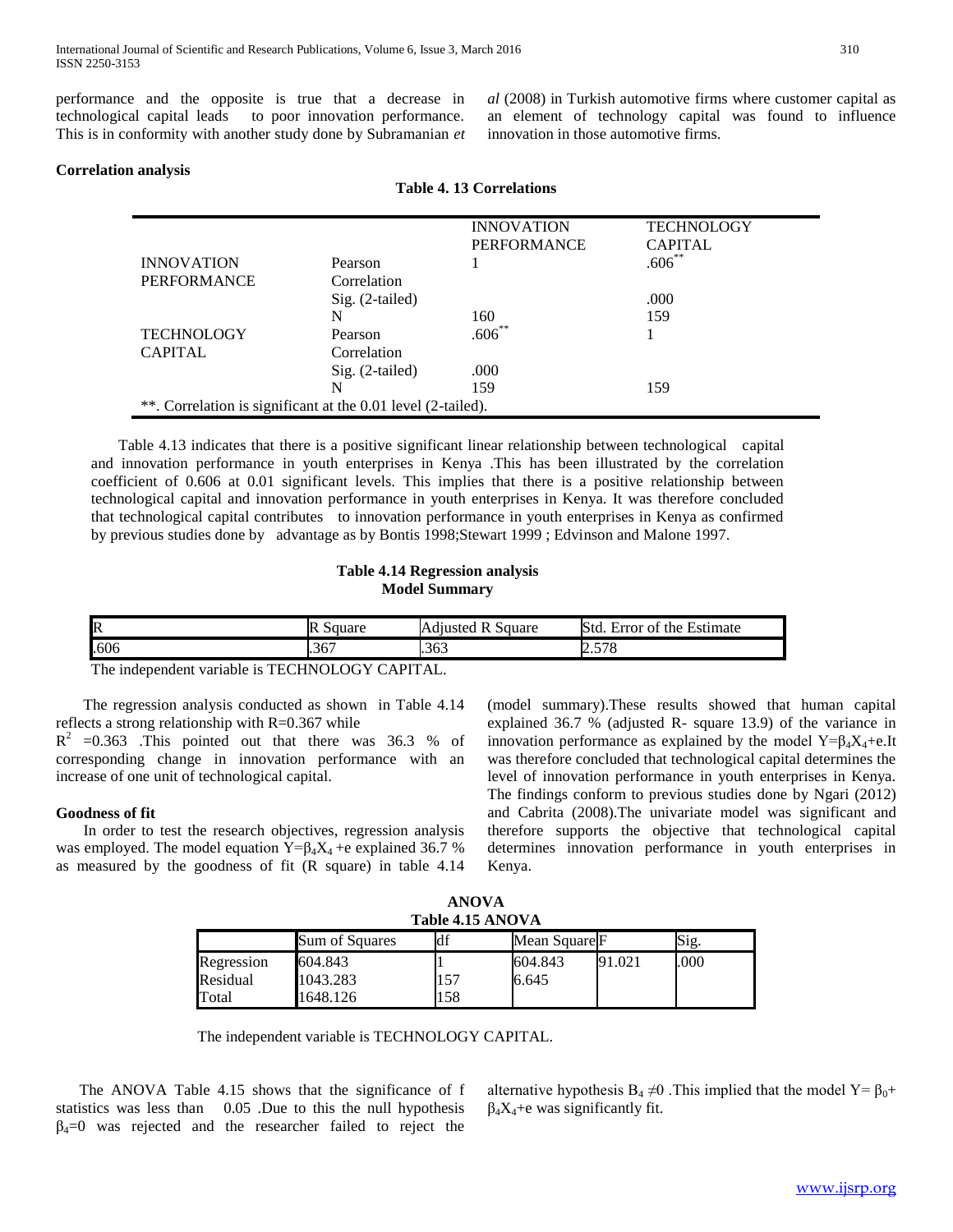#### **Coefficients**

#### **Table 4.16 Coefficients**

|                        | <b>Unstandardized Coefficients</b> |            | Standardized<br>Coefficients |       | Sig. |
|------------------------|------------------------------------|------------|------------------------------|-------|------|
|                        |                                    | Std. Error | Beta                         |       |      |
| TECHNOLOGY CAPITAL 579 |                                    | .061       | .606                         | 9.540 | .000 |
| (Constant)             | 2.876                              | 825        |                              | 3.486 | .001 |

 There is a positive unstandardized beta coefficient of 0.579 as indicated by coefficient Table 4.16.For the regression line to be significant, the following hypothesis has to be true. Ho:  $β_4 = 0$ 

# Versus

H<sub>4</sub>:  $β_4 \neq 0$ 

 Table 4.16 shows that the P-value is less than 0.05.Therefore in this case the null hypothesis was rejected and the study failed to reject the alternative hypothesis that  $β_1 ≠ 0$  which implies that technological capital has a significant influence on innovation in youth enterprises in Kenya.

Model  $Y = \beta_0 + \beta_4 X_4 + e$  with a constant 2.876 and unstandardized beta coefficient of 0.579 and p-values of 0.000 and 0.001 respectively was significant in this study since the p-values were below 0.005.

 $Y = 2.876 + 0.579 X_4$ 

P-value (0.000) (0.001).

The p-values are less than 0.05 meaning the model  $Y = \beta_0 + \beta_4 X_4 + \epsilon$  was significantly fit in this study. Standard error being a statistical term that measures the accuracy with which a sample represents a population, the independent variable Technological capital had a standard error of 0.061 indicating that the smaller the standard error the more representative the sample was of the overall population.

### **Technology capital and loan processing**

 If loan processing (LP) mediates the Technology capital (TC) and innovation performance (IP) relation, then the following condition must hold.

-TC predict IP -TC predict LP -LP predict IP Step 1  $Y = \beta_{1+} c X_1 + e$ Step  $2 Y=a X+e$ Step  $3 Y = c'X + bZ + e$ When IP are predicted by both TC and LP:

- The regression coefficient of LP(b) should be significant
- The regression coefficient of TC differently when LP is in the regression than when LP is not (c' is different from c)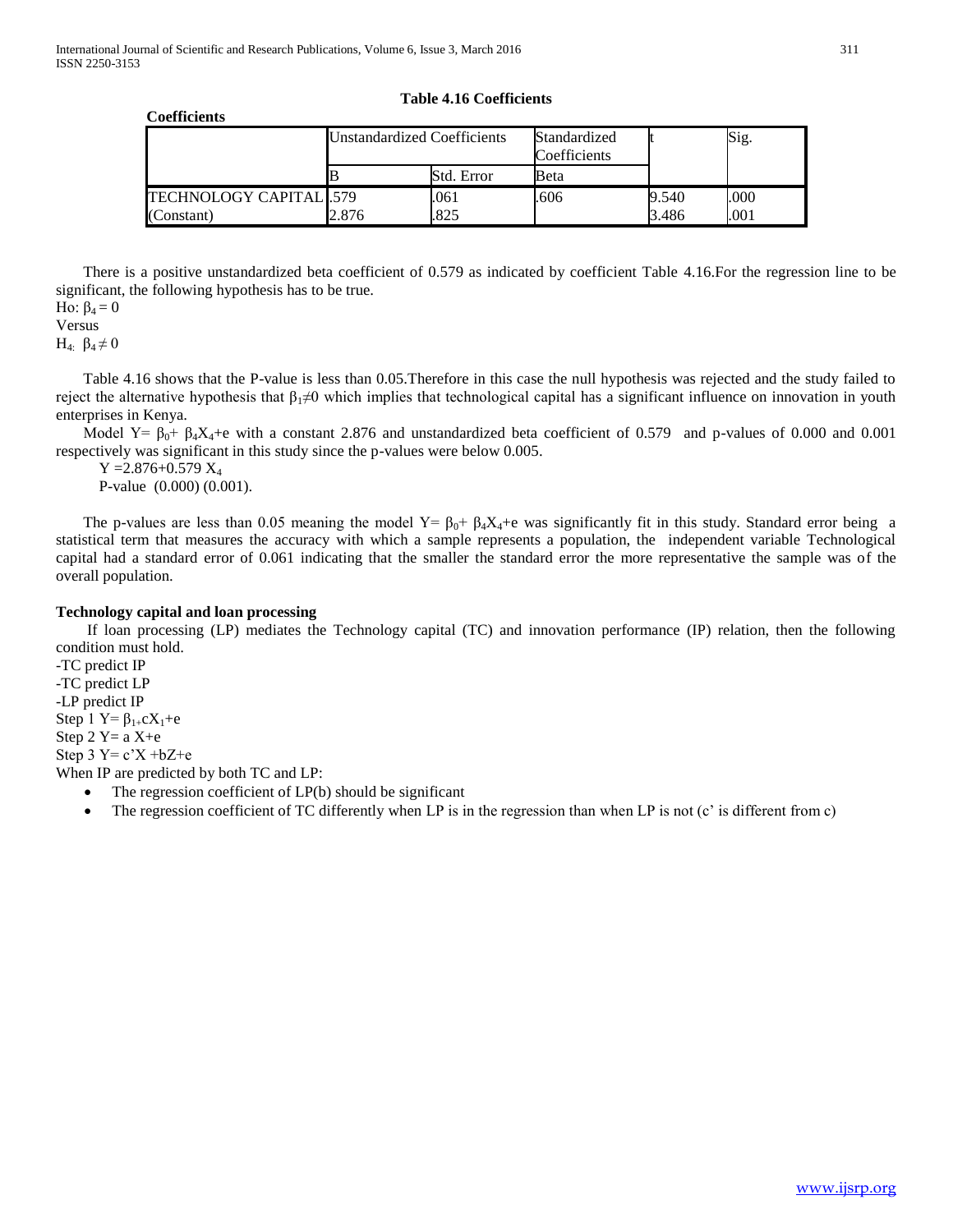

### $(632*.179) = .113$

 $.113 + .632 = .745$ 

**Coefficientsa,b**

**Coefficientsa,b**

 The study showed that Loan Processing (LP) mediated the relation between human Technological Capital (TC) and Innovation Performance (IP) partially because the TC predicted IP coefficient .784 and p-value .000, TC also predicted LP coefficient. 632 and p-value .000 and LP predict IP when both LP and TC are in regression a coefficient .745 and p-value .000. It was therefore concluded that since the regression coefficient of TC is smaller (.745) when LP is in regression than when TC is alone in regression (.784), there is partial mediation in this study between TC and IP by LP. Loaning processing procedures and requirement therefore play a partial mediating role in the youth enterprises in terms of innovation where technological capital is in consideration as an element of intangible assets.

### **Table 4.17 Coeficients**

| Model                          | Unstandardized Coefficients<br>Standardized |      |        | Sig. |
|--------------------------------|---------------------------------------------|------|--------|------|
|                                | Std. Error                                  | Beta |        |      |
| <b>TECHNOLOGY CAPITAL 1784</b> | 016                                         | 970  | 50.385 | .000 |

a. Dependent Variable: INNOVATION PERFORMANCE

b. Linear Regression through the Origin

### **Table 4.18 Coefficients**

| Model |                                 | <b>Unstandardized Coefficients</b> |            | Standardized<br>Coefficients |        | Sig. |
|-------|---------------------------------|------------------------------------|------------|------------------------------|--------|------|
|       |                                 |                                    | Std. Error | Beta                         |        |      |
|       | <b>TECHNOLOGY CAPITAL 1.632</b> |                                    | .044       | .782                         | 14.410 | .000 |
|       | LOAN PROCESSES                  | 179                                | .049       | .200                         | 3.692  | .000 |

a. Dependent Variable: INNOVATION PERFORMANCE

b. Linear Regression through the Origin

#### III. DISCUSSION

 In exploring how technological capital determines innovation performance in the youth enterprises in Kenya, the results indicated that technological capital explains 36.3% of innovation performance in youth enterprises in Kenya. This research established that technology capital determines innovation performance through technological skills,

technological facilities and acceptance of new technology in business operations. Correlation analysis revealed the results of this study that technology capital and innovation performance indicated a strong positive linear correlation between technology capital and innovation performance. The regression analysis was significant because the alternative hypothesis was true that  $\beta_4 \neq$ 0.The implication is therefore that technological capital has a significant ability to determine the level of innovation performance in youth enterprises in Kenya. It therefore,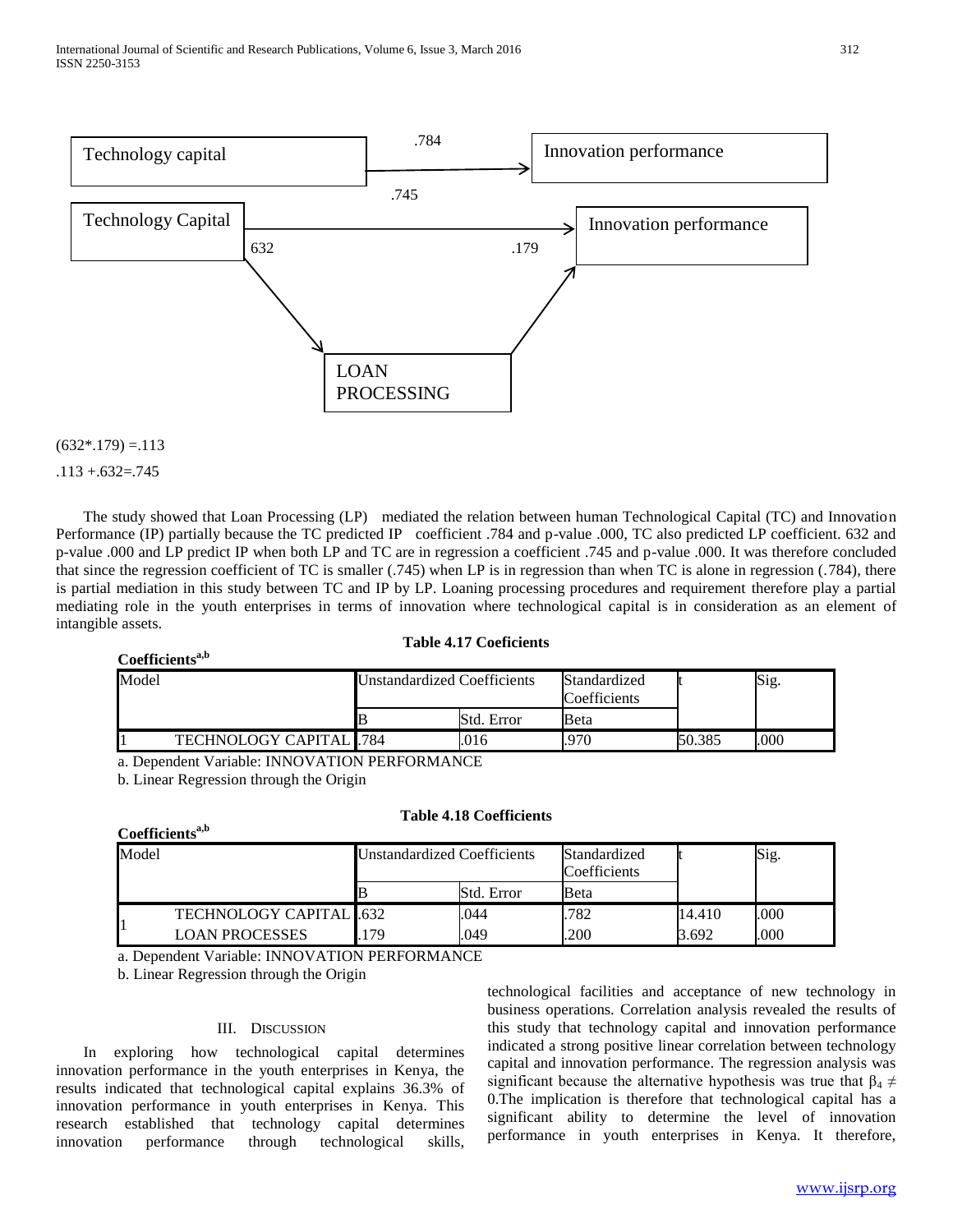conforms to a study done by Ramirez (2010) indicating that technology capital is a combination of knowledge related to the development and technical systems of an organization. Technological capital is based on the activities and functions of both internal and external scope which are linked to the development of products and services of the organization.

#### IV. CONCLUSION

 The technological capital had high influence in determining the level of innovation in youth enterprises in Kenya. It had three sub-variables which included technological skills, technological facilities and the information management systems. The results for the technological skills indicated that the ability to use technology among youth entrepreneurs highly demonstrated innovativeness. The ability to use smart phones and computers was evident among all youth enterprises, and this helped in diverse ways leading to high levels of innovation in their enterprises. The results for technology facilities indicated that all were well facilitated technologically thus were highly innovative since they could reach out to new markets and introduce new products in their enterprises as a results of using internet and communicating with mobile phone technology. Smart phones, tablets and computers were the main facilities in youth enterprises as indicated in the results. The results for information management systems indicated that little was accomplished in youth enterprises since the businesses were still small.

#### V. RECOMMENDATION

 Technological capital in dimensions of technological skills, facilities and management information systems (MIS) emerged as determinants of innovation performance in the study but the need to improve on information management systems was clearly seen. Outsourcing the management system and cloud computing was recommended before the enterprises grow bigger and afford their information management systems. The need for the MIS was not evident in majority enterprises but the need to grow their businesses was recommended and as a result better ways of managing the information will be required. Through the growth, more employment opportunities will be created, and this will solve the problems of idleness, radicalism, and alcoholism and drug abuse among youths.

#### **REFERENCES**

- [1] Ballot, G., Fakhfakh,F., & Taymaz, E. (2001). Firms' Human Capital, Research & Development and Performance: A Study on French and Swedish Firms. Labor Economics, 8(64), 443-462.
- [2] Barringer, B. R., & Bluedorn, A. C. (1999). The relationship between corporate entrepreneurship and strategic management. Strategic Management Journal, 20, 421-444.
- [3] Bartlett, M. S. (1937). "Properties of sufficiency and statistical tests". Proceedings of the Royal Statistical Society, Series A 160, 268–282 retrieved on 28/12/2015 from https://en.wikipedia.org/wiki/Bartlett's\_test.
- [4] Barney, J. (1991). Firm resources and sustained competitive advantage. Journal of Management, 17: 99-120.
- [5] Becker, G. (1975). Human Capital. (2nd ed).New York :Columbia University.
- [6] Bodil F., & Munive J. (2010).Young men and women in Africa: conflict, enterprise and aspiration. Young 2010 (18) 249
- [7] Bontis, N., Know,W.C.,& Richardson, S.(2000). Intellectual Capital and Business performance in Malaysian industries. Journal of Management Intellectual Capital .1 (1).85-100.
- [8] Bueno, E., Salmador, M.P., Rodriguez, O., & De Castro, G.M.(2006). Internal Logic of Intellectual Capital: A Biological Approach, Journal of Intellectual Capital, 7 (3).
- [9] Cabrita , M.,& Bontis, N.(2008). Intellectual capital and business performance in the Portuguese banking industry. International Journal of Technology,43(1-3) 212-37.
- [10] Chesbrough, H. (2003) Open innovation. The new imperative creating and profiting from technology. Harvard Business School: London MA.
- [11] Cochran, W. G. (1977). Sampling Techniques (3rd Edition). New York: John Wiley & Sons.
- [12] Cronbach, L. J. (1951). Coefficient alpha and the internal structure of tests, Psychometrika, 16, 297– 334.
- [13] Drucker, P.F. (2004). Innovation and Entrepreneurship: Practice and principles. London Elsevier Butterworth Heinemann.
- [14] Fernandez, E., Montes J.M., & Vazquez, C.J (2000). Typology and strategic analysis of intangible resources: A Resource-Based Approach, Technovation 20
- [15] RoK (2012). Economic survey report (2012). Nairobi: Government printer
- [16] Grant, R.M. (1991). The Resource-Based Theory of Competitive Advantage: Implications for Strategy Formulation. California Management Review, Spring: 114-135.
- [17] Griffith, R., Huergo E., Mairesse, J., & Peters, B. (2006). Innovation and Productivity Across Four European countries. Oxford Review of Economic Policy, 22 (4), 483-498.
- [18] Lev, B. (2001). Intangibles: Management, Measurement and reporting Management Review 16 57-91.
- [19] Lerro, A., & Schiuma G.(2008). Intellectual Capital and Company's Performance Improvements in Measuring Business Excellence, 12, (2) 3-9.
- [20] Magnani, R. (1997). Sampling guide. IMPACT Food Security and Nutrition Monitoring Project; Arlington, Va.
- [21] Matanda, M., (2007).The role of Human Capital and Entrepreneurial Orientation on Radical Product Innovation in Small Scale Carpentry Workshops in Nairobi .Retrieved on 25/04/2015 from http://www.growinginclusivemarkets.org/media/publications/the\_role\_of\_h uman\_capital\_and\_entrepreneurial\_orientation\_on\_radical\_product\_innovat ion
- [22] Muammer, Z., Selcuck B., & Mete S. (2008). Intellectual Capital and Innovation Performance. Empirical Evidence in the Turkish Automotive Supplier. Journal of Technology Management and Innovation, 3 (4).
- [23] Mugenda, O., M., & Mugenda, A. (2003). Research Methods Quantitative and Qualitative Approaches. Nairobi: ACTS Press.
- [24] Nelson, R.G., & Mburugu. J.B.(1999). Exporting Entrepreneurship. Vocational Education Journal 66(5)34-55.
- [25] Nicholas, W. (2011). Social Sciences Research Methodology, the basics New York: Routledge.
- [26] Narvekar, R., & Jain K. (2006). A new framework to understand the technological innovation process. Journal of Intellectual Capital, 2006; 7: 174- 186, 15-23.
- [27] Odhiambo ,O.,Oduol, S.O., Okelo,S., Aila,F. Awiti,A.O., Onyango,M. , & Ogutu,M.(2011). Effect of the Youth Enterprise Development Fund on Youth Enterprises in Kenya. International Journal of Advances in Management Jan.-Feb. 2013 2 (1)111-116.
- [28] Ramı´rez,Y.(2010). Intellectual Capital Models in Spanish Public Sector. Journal of Intellectual Capital, 11(2).
- [29] Saleemi, N.A. (2009). Entrepreneurship simplified.(East African Edition) Nairobi: ACME press.
- [30] Schumpeter, J. A. (1936). The Theory of Economic Development. London: Cambridge University Press.
- [31] Stewart, T.A. (1997). Intellectual Capital: The New Wealth of Organizations: New York. Bantam Doubleday Dell Publishing Group.
- [32] Subramanian, M., & Youndt, M.A. (2005). The influence of intellectual innovation capabilities. Academy of Management Journal, 48 (3), 450-463.